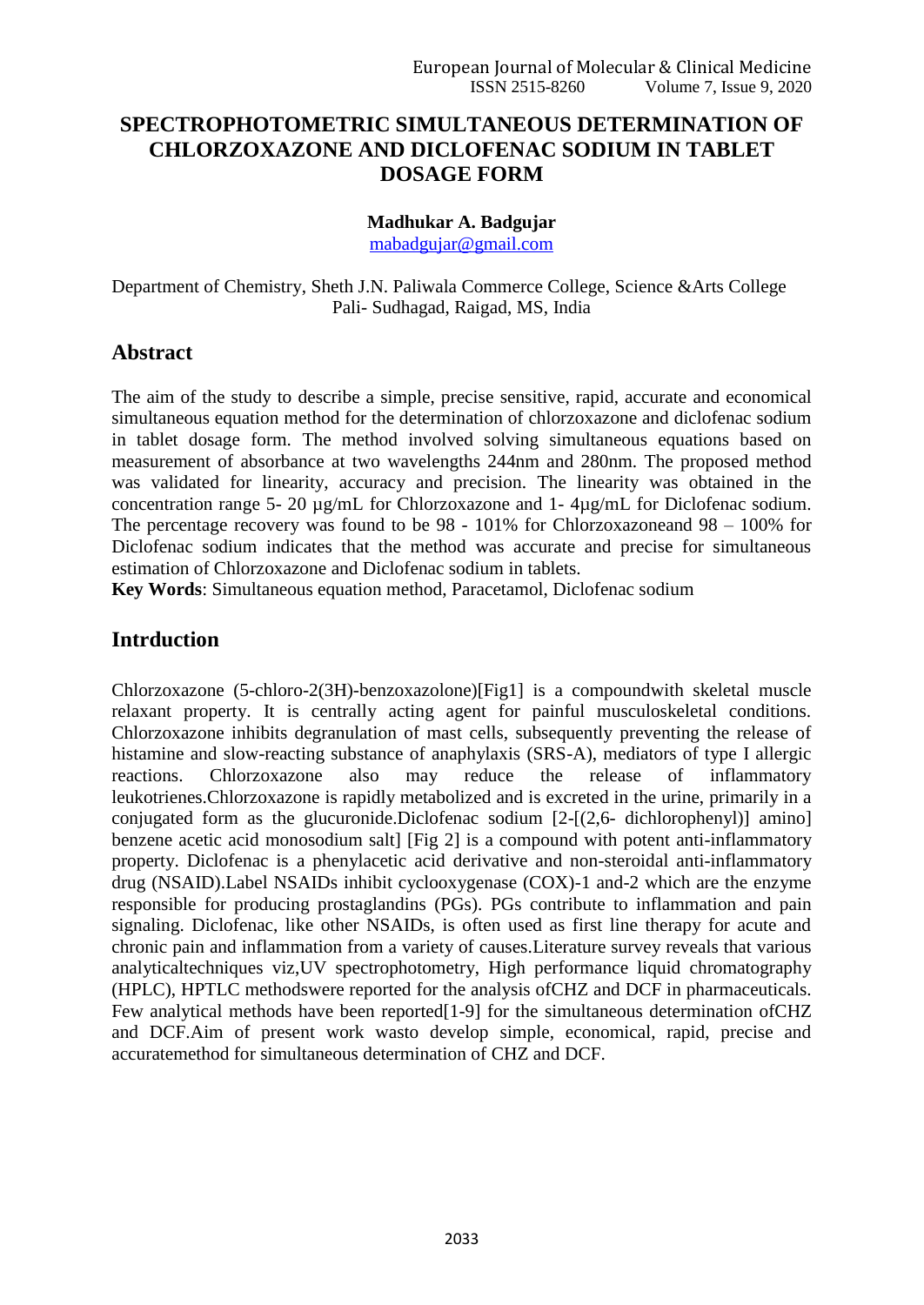

**Figure-1 Structure of Chlorzoxazone Figure -2 Structure of Diclofenac** 



# **Experimental**

#### **Chemicals and reagents**

CHZ and DCF working standard were obtained from

Glenmark (Mumbai, India), Tablets containing CHZ

(250mg) and DCF(50mg)were obtained fromUnichem(Mumbai, India), AR grade methanol and acetonitrile were purchased from Baker (Mumbai, India).

# **Preparation of standard drug solution**

50mg of Chlorzoxazoneand 10 mg of Diclofenac sodium was separately weighed and transferred to a 50cm<sup>3</sup> volumetric flask. It was dissolved in a minimum quantity of methanol and then diluted up to the mark with methanol. The concentration of the solution obtained was  $1000\mu\text{g/mL}$  for CHZ and  $200\mu\text{g/mL}$  for DCF. 10cm<sup>3</sup> of each of this solutionwas diluted to  $100 \text{ cm}^3$  in a volumetric flask with methanol. The concentration of the solution obtained was 100µg/mL for CHZ and 20µg/mL for DCF.

# **Preparation of Sample solution**

Twenty tabletswere weighed and average weight was calculated. These tablets were powdered and weight equivalent to one tablet was taken in a 100 mL volumetric flask, 10mL of methanol was added and sonicated for 20minutes and shaken by mechanical means for 20minutes at 250rpm. Then the solution was diluted with methanol. The solution was mixed and allows settled for 5 minutes. The solution was filtered through Whatman filter paper No 41. Then 4.0mL of the filtrate was diluted to 100mL with diluents and mixed. The concentrations obtained were 100 µg/mL of Chlorzoxazone and 20 µg/mL of Diclofenac sodium. This sample solution was used for further determination.

# **Methodin Brief**

The present work describes an ultraviolet spectrophotometric method for the quantitative simultaneous determination of Chlorzoxazone and Diclofenac sodium from its bulk drug and pharmaceutical preparation. Chlorzoxazone & Diclofenac sodiumabsorb the electromagentic radiation in the ultraviolet region. The Proposed ultraviolet spectrophotometric method is based on the measurement of absorbed ultraviolet radiations by both the analytes. The absorbance measurement was carried out at the **λmax** of Chlorzoxazone and Diclofenac sodium. Chlorzoxazoneshows maximum absorbance at 244nm wavelength while Diclofenac sodium shows at 280nm. The molar absorptivities of both the analytes were found at their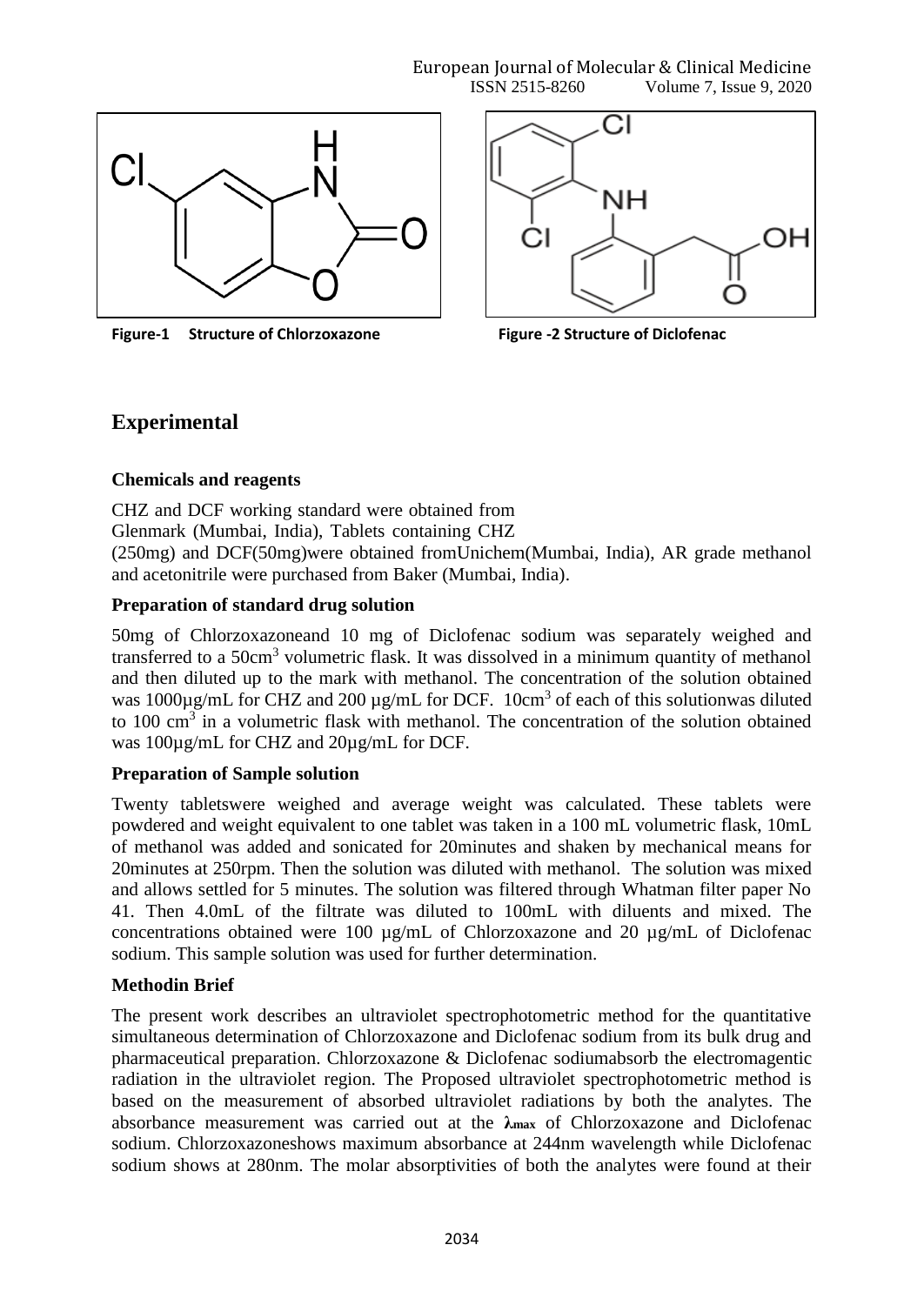respective λmax value. Using the molar absorptivities of both the analytes simultaneous equation was constructed and the concentration of analytes was determined. The proposed ultraviolet spectrophotometric method was subjected to statistical validation to determine its accuracy and precision.

#### **Optimization of Experimental Conditions**

The instrument used for the analysis of the samples is LAMBDA 25 UV/Visible Spectrophotometer, Range: 190 nm - 1100 nm, Bandwidth: 1 nm.The solvents that are commonly used in spectrophotometric analysis are water, dilute bases and organic solvents. Most of the drugs are soluble in organic solvents like methanol, acetonitrile etc. In the present study the drugs used are Chlorzoxazone and Diclofenac sodium. Both the drugs are highly soluble in methanol. Other solvents were also tried but methanol gives higher  $E_{1\%}$  Value.

| <b>Solvent</b> | Chlorzoxazone       |                 | Diclofenac sodium   |           |  |
|----------------|---------------------|-----------------|---------------------|-----------|--|
|                | Conc. in $\mu$ g/mL | ${\bf E}_{1\%}$ | Conc. in $\mu$ g/mL | $E_{1\%}$ |  |
| Methanol       |                     | 954             | ل و ک               | 450       |  |

Table- 1: E1% Value for Chlorzoxazone and Diclofenac sodium

From the above  $E_{1\%}$  value data it has been found that methanol was chosen as a solvent for the preparation of solution as it gives higher  $E_{1\%}$  value.

#### **Spectral Characteristics**

To find out the wavelength for maximum absorbance, standard solutions of CHZ and DCF in methanol was prepared in the given range of concentration. CHZ and DCF having the concentration from 5 µg/mL to 20 µg/mL and 1 µg/mL to 4.5 µg/mL respectively. The standard solutions of these analytes were scanned on spectrophotometer from 200nm to 400nm against methanol as the regent blank. CHZ shows the maximum absorbance at 244nm wavelength and DCF shows at 280nm wavelength. The spectra of CHZ and DCF are as shown below. Chlorzoxazone Showing λmax at 244nm



Figure -3: Absorption Spectra of CHZ showing λmax at 244nm Figure -4: Absorption Spectra of DCF showing λmax at 280nm

The method was validated as per ICH guidelines [10] forspecificity, linearity, precision, accuracy, recovery and ruggedness. Specificity was investigated by analyzing the blank diluents and samples of 100% level for any interference of the endogenous material at the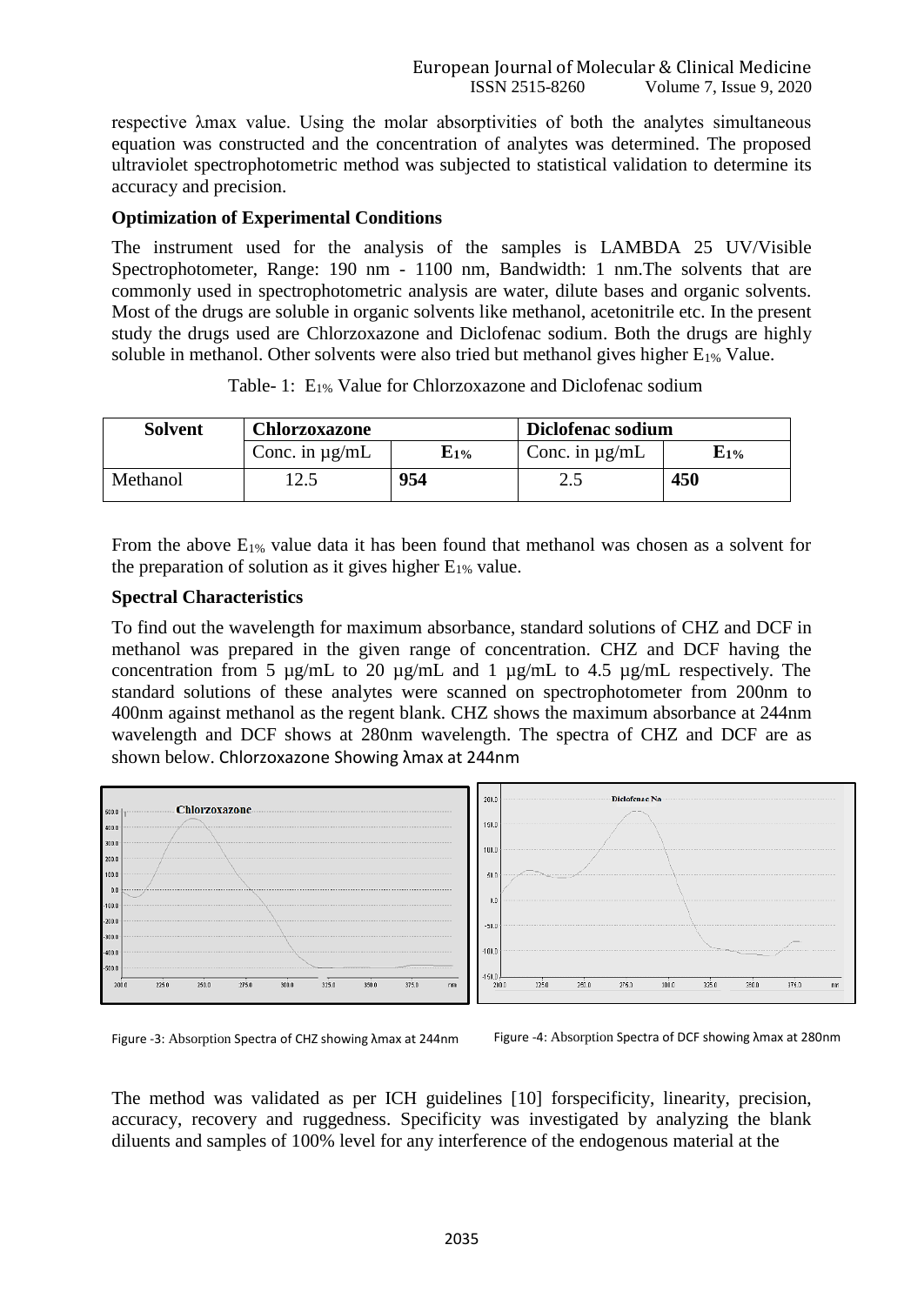absorbance of CHZ and DCF. The linearity of the method was tested by taking several aliquots of standard solutions of CHZ and DCFin 50mL volumetric flask and diluted upto the mark with solvent. The final concentration of CHZ and DCFwas 5-20 µg/mL and 1-4 µg/mL respectively.

The accuracy of the method was determined by recovery experiments.A standard addition method was employed for this experiment. A known quantity of each standard drug substance (CHZ and DCF) corresponding to 0%, 10%, 20% and 30% of the label claim of each drug was added. The accuracy was expressed as a percentage of analytes recovered by the assay. In the present research work 12.5 ppm & 2.5ppm of sample solution was considered as 100% (0 level).

As a part of method validation, Intermediate precision (ruggedness) was performed by carrying out the same assay procedure on a different instrument on a different day under similar experimental conditions.

# **D. Results and Discussions**

wavelength 244nm & 280nm respectively.

To develop rapid, low cost and sensitive UV method for simultaneous determination of CHZ&DCF the optimized conditions were necessary. A study of absorption spectra of CHZ and DCF in methanol showsthat at 244nm Chlorzoxazone shows maximum absorbance whereas Diclofenac sodiumshows at 280nm. Hence it was possible toconstruct simultaneous equation.

| $A_2ay_1 - A_1ay_2$<br>$\Gamma x =$ | $Cx =$ | $A_2$ 0.0189 - $A_1$ 0.0490                            |  |  |
|-------------------------------------|--------|--------------------------------------------------------|--|--|
| $ax2 ay1 - ax1 ay2'$                |        | $0.0208 \times 0.0189 - 0.0962 \times 0.0490$          |  |  |
|                                     |        |                                                        |  |  |
| $\Delta$ . $av - \Delta$ . $av$ .   |        | $\Delta$ , $\times$ 0.0208 $ \Delta$ , $\times$ 0.0962 |  |  |

and Cy =  $\frac{A_1ax_2 - A_2ax_1}{ax2 ay_1 - ax1 ay_2'}$   $C_y = \frac{A_1 \times 0.0208 - A_2 \times 0.0962}{0.0208 \times 0.0189 - 0.0962 \times 0.0480}$ Where ax<sub>1</sub>& ax<sub>2</sub>are the absorptivity of the Chlorzoxazone at the wavelength 244nm &

# **Linearity:**

Linearity of the method was tested from 40% to 160% of the targeted level of theassay concentration (12.5  $\mu$  g/mL Chlorzoxazone and 2.5  $\mu$  g/mL Diclofenac Na ) for thetwo analytes. The standard solutions containing  $5 -12.5 \mu$  g/mL CHZ and 1.0 - 4.0  $\mu$  g/mL DCF were prepared from the standard stock solutions ofCHZ and DCF. Linearity test solutions were injected and analyzedin triplicate. The calibration graphs were plotted by using absorbance of theanalytes against the concentration of the drug (in micrograms per milliliter). Inthe simultaneous determination, the calibration graphs were found to be linearfor both the analytes in the mentioned concentration ranges. The regressionequations for CHZ and DCF were found to bey =  $0.0792X + 0.156$  andy =  $0.0403X + 0.0155$ , and the correlation coefficientsfor the regression lines were 0.9980 and 0.9990, respectively.

280nm respectively and ay<sub>1</sub>& ay<sub>2</sub> are the absorptivity's of the Diclofenac Na at the

# **Sensitivity:**

Sandell's sensitivity of CHZ and DCF was found to be sufficientlylow.Table 2 shows that very less amount of both the drugs can beeffectively detected by this method.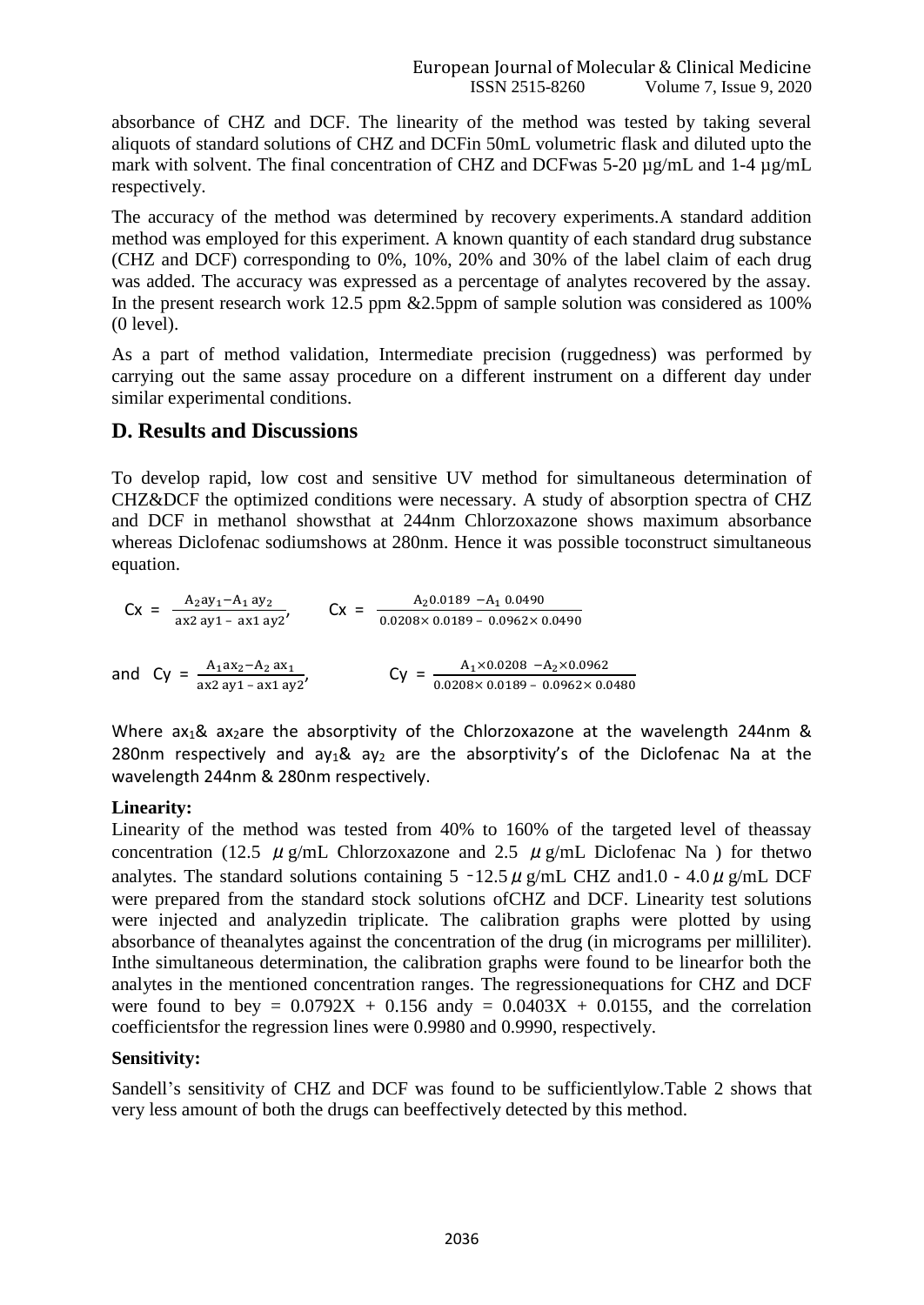| Analyte             |     | $\lambda$ max (nm)   Molar absorptivity                                                                      | <b>Sandell's Sensitivity</b> |
|---------------------|-----|--------------------------------------------------------------------------------------------------------------|------------------------------|
| Chlorzoxazone   244 |     | $1.342 \times 10^4$ lit.mol <sup>-1</sup> cm <sup>-1</sup> 0.01262 µg/cm <sup>3</sup> /cm <sup>2</sup>       |                              |
| Diclofenac          | 280 | 1.281 x 10 <sup>4</sup> lit.mol <sup>-1</sup> cm <sup>-1</sup>   0.02482 µg/cm <sup>3</sup> /cm <sup>2</sup> |                              |

Table-2:Sensitivity Parameters for Chlorzoxazone and Diclofenac Na

# **Accuracy ( %Recovery):**

The accuracy of the method was determined by the standard addition method atthree different levels. The sample solution of 100% level was considered as a zerolevel and 10%, 20% and 30% of the standard drug of analytes were addedrespectively. Each determination was performed in triplicates. The accuracy wasthen calculated as the percentage of the standard drug recovered by therecovery study. The recovery of CHZ and DCF from the standardmixture solution was found to be 99.84% ‐100.94% and 99.50 - 100.39% respectively. The recovery results shows that CHZ and DCF couldbe quantified by this procedure simultaneously. The results are well within theacceptance limit and hence the method is accurate. Table 3 shows the % recoveries of CHZ and DCF.

Table -3: % Recovery of Chlorzoxazone and Diclofenac sodium

| Amount of Chlorzoxazone in mg     |             |          |        |        |           |          |      |         |
|-----------------------------------|-------------|----------|--------|--------|-----------|----------|------|---------|
| %<br>Sr.No<br>Added               |             | Original | Added  | Total  | Mean      | %        |      |         |
|                                   |             | amount   | amount | amount | $(n = 5)$ | Recovery | S.D  | % R.S.D |
| $\mathbf{1}$                      | $\mathbf 0$ | 12.5     | 0      | 12.5   | 12.48     | 99.84    | 0.53 | 0.52    |
| $\overline{2}$                    | 10          | 12.5     | 1.25   | 13.75  | 13.65     | 99.27    | 0.51 | 0.46    |
| 3                                 | 20          | 12.5     | 2.50   | 14.75  | 14.89     | 100.94   | 0.44 | 0.42    |
| 4                                 | 30          | 12.5     | 3.80   | 16.30  | 16.20     | 99.38    | 0.47 | 0.48    |
| Amount of Diclofenac Sodium in mg |             |          |        |        |           |          |      |         |
| $\mathbf{1}$                      | $\Omega$    | 2.5      | 0      | 2.5    | 2.495     | 99.80    | 0.42 | 0.43    |
| $\overline{2}$                    | 10          | 2.5      | 0.26   | 2.76   | 2.771     | 100.39   | 0.51 | 0.50    |
| 3                                 | 20          | 2.5      | 0.51   | 3.01   | 2.995     | 99.50    | 0.44 | 0.43    |
| 4                                 | 30          | 2.5      | 0.76   | 3.26   | 3.245     | 99.53    | 0.46 | 0.45    |

# **Ruggedness (Intermediate precision):**

Intermediate precision was examined by carrying out the same assay procedure on a different instrument on a different day. The experimental conditions kept same but the UV system was changed. On different day six sample preparation of CHZ and DCF tablets were analyzed as per the methodology. The cumulative % relative standard deviation was found to be 0.0036&0.0176 for CHZ and DCF respectively. Low value of cumulative % RSD of assay of method precision study and Intermediate precision study showed that method is rugged (Table 4).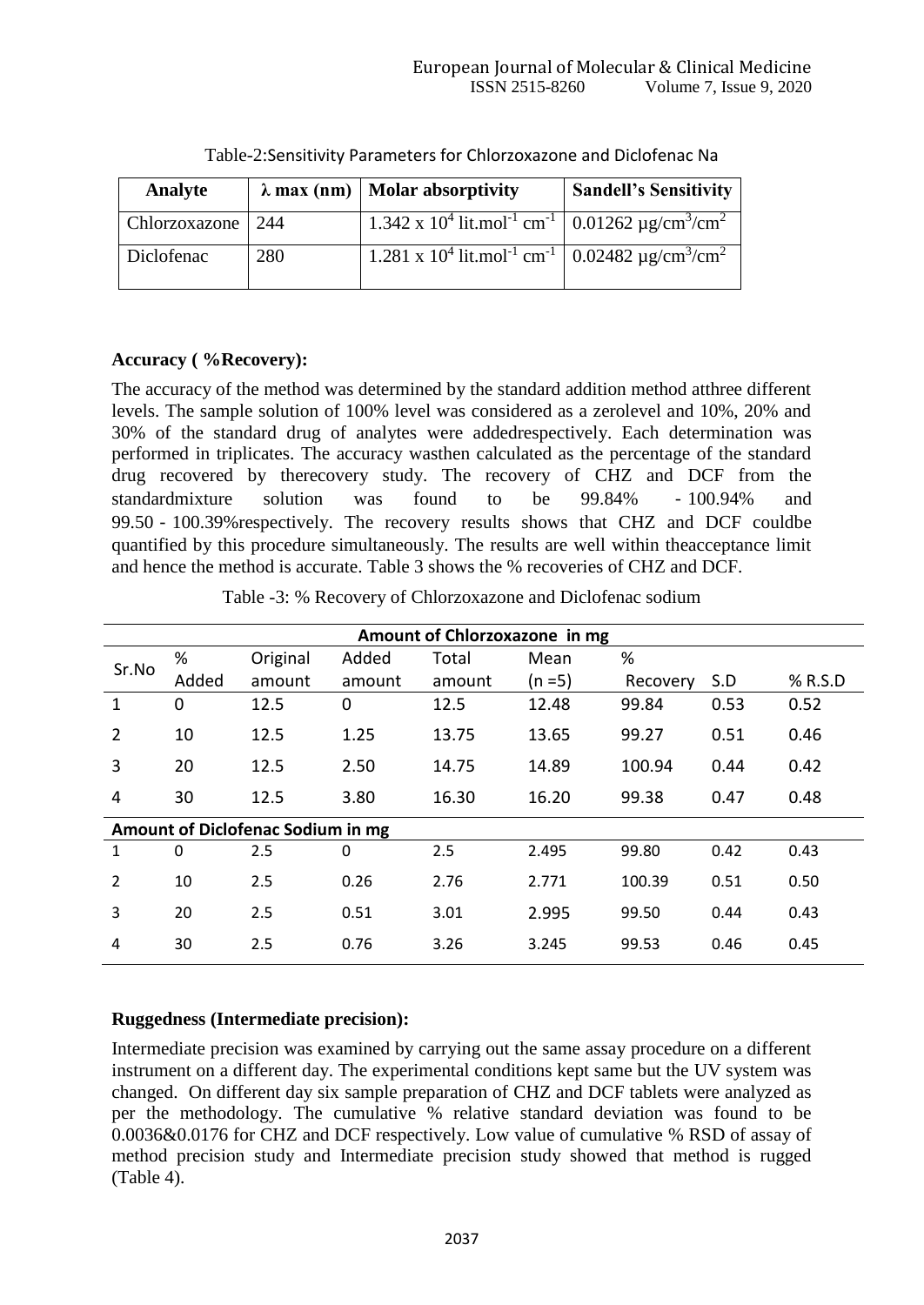| precision and intermediate precision |               |                        |                   |            |  |  |
|--------------------------------------|---------------|------------------------|-------------------|------------|--|--|
| Obs                                  | Chlorzoxazone | $%$ LC                 | <b>Diclofenac</b> | % LC       |  |  |
| No                                   | mg/tab        | <b>CHZ</b>             | mg/tab            | <b>DCF</b> |  |  |
| M.P 1                                | 250.05        | 100.02                 | 50.05             | 100.1      |  |  |
| M.P.2                                | 249.55        | 99.82                  | 51.01             | 102.02     |  |  |
| M.P.3                                | 248.95        | 99.58                  | 49.55             | 99.10      |  |  |
| M.P.4                                | 250.55        | 100.22                 | 49.01             | 98.02      |  |  |
| M.P.5                                | 250.98        | 100.39                 | 49.10             | 98.20      |  |  |
| M.P.6                                | 251.05        | 100.42                 | 50.54             | 101.08     |  |  |
| I.P 1                                | 248.55        | 99.806                 | 51.26             | 102.52     |  |  |
| I.P.2                                | 249.65        | 99.624                 | 50.23             | 100.46     |  |  |
| I.P.3                                | 249.25        | 99.676                 | 49.63             | 99.26      |  |  |
| I.P.4                                | 250.85        | 100.62                 | 49.15             | 98.30      |  |  |
| I.P.5                                | 250.98        | 100.33                 | 49.84             | 99.68      |  |  |
| I.P.6                                | 251.05        | 100.46                 | 51.65             | 103.30     |  |  |
| <b>Mean</b>                          | 250.121       | 100.048                | 50.085            | 100.17     |  |  |
| <b>S.D.</b>                          | 0.907         | 0.363                  | 0.877             | 1.754      |  |  |
| <b>Cumulative %</b>                  | 0.0036        | 0.0036                 | 0.0175            | 0.0176     |  |  |
| <b>Limits</b>                        |               | NMT 2.00%<br>NMT 2.00% |                   |            |  |  |

#### Table -5: Cumulative % RSD of Chlorzoxazone &Diclofenac in Method precision and Intermediate precision

# **Conclusion:**

The UV method has proved to be simple, specific, precise and accurate and issuitable for simultaneous determination of Chlorzoxazone and Diclofenac Sodium. Theproposed method gives a good result among these analytes. High percentage of recoveryshows that the method is accurate.

# **Acknowledgement**

The authors are thankful to Department of Chemistry, Sheth J.N. Paliwala College Pali, Mithibai College Mumbai and Unichem India Limited for their support and for providing the free gift samples of working standards